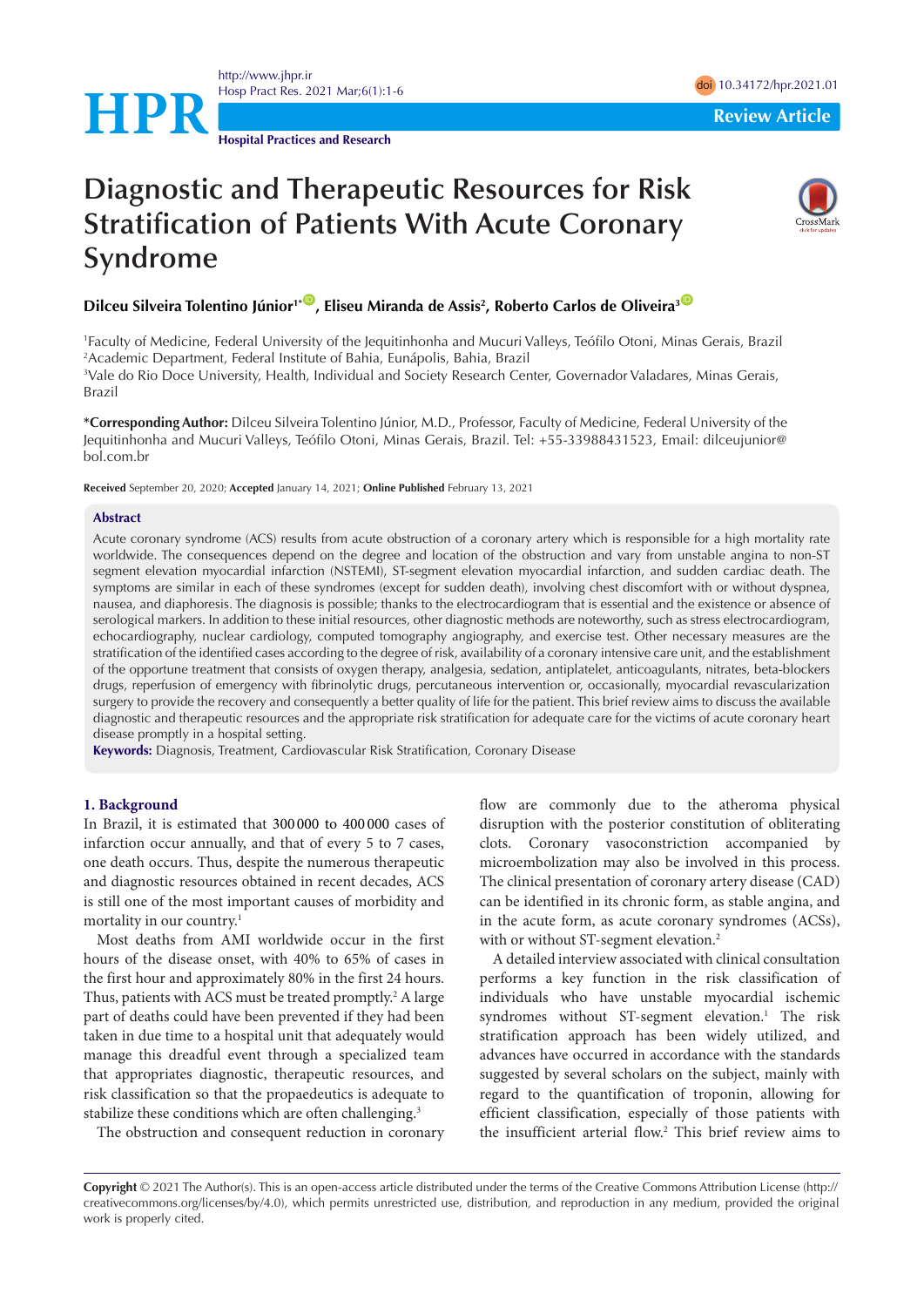#### Tolentino Júnior et al

discuss the resources currently available for adequate care for victims of acute coronary heart disease in a timely manner, with crucial treatment as well as invasive and noninvasive diagnostic methods that make all the differences in reducing mortality and risks arising from these morbid conditions.

## **2. The Use of Electrocardiographic Resources**

Regardless of the lesser precision to distinguish acute myocardial infarction (AMI) in its inner third extending across the entire thickness of the endocardial wall in AMI (through the Q wave), the electrocardiogram is essential for the diagnosis of patients with unstable myocardial ischemic syndromes non-ST segment elevation.<sup>2</sup> Momentary changes that occur in the aforementioned syndrome, such as inversion of the T wave, constitute relevant predictive indicators for the occurrence of early mortality or obstruction of arterial circulation. Generally, when the result of the electrocardiographic examination indicates no changes, this fact should not eliminate the investigation of unstable myocardial ischemic syndromes without ST-segment elevation.<sup>3</sup>

# **3. Diagnostic Resources of Biological and Chemical Markers of Myocardial Necrosis**

New biological and chemical markers are essential instruments in the investigation and prediction of individual cases who present unstable myocardial ischemic syndromes without ST-segment elevation.4

These markers must be interpreted in a way associated with the individual's health condition and the result of the electrocardiogram since several non-coronary situations can lead to elevation.<sup>5</sup>

Levels of necrosis markers after percutaneous transluminal coronary angioplasty or myocardial revascularization surgery indicate AMI when the increase is 5 to 10 times greater than the reference value (post-PCI and post-CRM, respectively) in conjunction with symptoms, electrocardiogram changes, and imaging tests.<sup>5</sup> Some muscle fiber proteins and cardiac enzymes are released in the myocardial injury due to their high negative scores suggestive after the sixth hour of symptoms, which can be considered in early discharge protocols in the emergency room.<sup>6</sup>

The stress electrocardiogram, also known as an exercise stress test, aims to recognize possible partial or total blockage of the cardiac arteries, to predict and subsidize appropriate therapeutic measures in response to unstable myocardial ischemic syndromes without ST-segment elevation. However, the test should not be used to screen for ischemic disease in asymptomatic individuals, since in this context, the test has low diagnostic accuracy; generating false-positive results, dispensable additional propaedeutics, incorrect treatments with unnecessary costs, and risks.7

## **4. Different Types of Diagnostic Resources Used**

Echocardiography is very useful to individuals who have NSTEMI.8 The indication of the echocardiographic study to evaluate the left ventricular systolic function corresponds to one of the main clinical applications of this diagnostic method. Ventricular contractility represents the result of a complex interaction between the contractile state of the cardiac muscle and the pre-and afterload levels.<sup>8</sup>

Nuclear cardiology is important for individuals who have STEMI, since the information obtained through scintigraphy allows the assessment of myocardial perfusion according to the location of coronary irrigation. Myocardial scintigraphy with physical or pharmacological stress is performed in patients with unstable myocardial ischemic syndromes of low or intermediate risk after resolution of a heightened condition.<sup>9</sup> In the context of a critical care room or acute pain, the injection of the radiopharmaceutical should be performed only at rest, while the patient is still symptomatic, and the images must be obtained within six hours. If the patient is considered to be of low risk, a very low probability of subsequent cardiac events is determined.10

Computed tomography angiography of the coronary arteries constitutes a relevant resource in the evaluation of individuals with clinical manifestation suggestive of recent thoracic pain, especially in low and medium risk individuals, being an assured procedure that allows investigation of unstable myocardial ischemic, which reduces hospitalization time and, eventually, the total cost.<sup>11</sup>

# **5. Therapeutic Resources Used for the Treatment of Coronary Syndromes**

Studies have shown that the use of oxygen-based treatment is capable of containing the progression of the obstructive lesion.12 Its use is generally maintained until the maximum period of four hours after the end of the pain discomfort. The use of oxygen inadvertently causes an increase in the formation of reactive oxygen species, paradoxical tissue hypoxia, and absorption atelectasis.<sup>3</sup>

The treatment of pain decreases the consumption of oxygen by the ischemic myocardium, caused by the activation of the sympathetic nervous system. Analgesia should preferably be done with intravenous morphine sulfate – except for patients allergic to this drug – at the initial dose of 2.0-8.0 mg (usually sufficient to relieve pain and anxiety). With blood pressure monitoring, these doses can be repeated at intervals of 5-15 minutes.<sup>13</sup> In case of non-availability or hypersensitivity to the drug, morphine sulfate can be replaced by meperidine sulfate, in fractional doses of 20-50 mg.3

Nitrates can cause vasodilation of the epicardial arteries even when affected by atherosclerosis. It mainly produces a decrease in myocardial oxygen demand indirectly through its hemodynamic effect.<sup>14,15</sup> The reduction in volume and the final diastolic pressure of the ventricles lead to a reduction in the tension of the ventricular wall. . The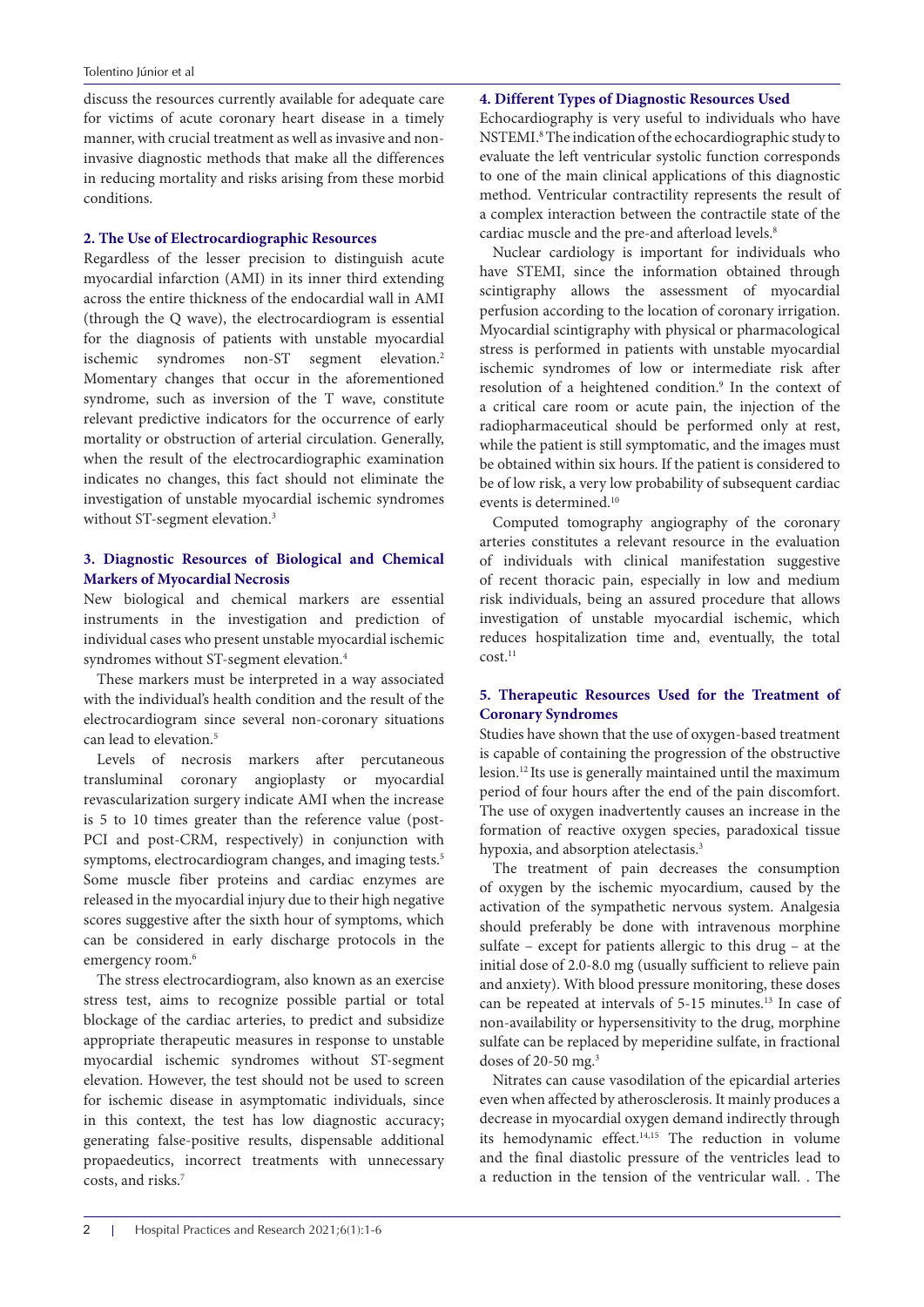tension of the wall is one of the main determinants of the level of oxygen consumption by the myocardial fiber and its reduction seems to be the main antianginal mechanism of nitrates.

In the absence of contraindications, adrenergic betablockers should be started immediately, preferably orally, after the patient's admission. To date, there are no data on the systematic evaluation of its use in the prehospital phase. A study has demonstrated lower rates of Q wave AMI, congestive heart failure, and ventricular fibrillation, without a marked increase in side effects.<sup>16</sup>

The effectiveness of the use of beta-blockers in the acute phase of myocardial infarction has been reassessed by the results of studies that have not confirmed the benefit previously described. In addition to causing more prolonged hypotension and a greater number of cases of bradycardia and cardiogenic shock, there was no reduction in mortality. Today, it should be used more carefully in venous administration.16

Calcium channel antagonistshave different actions on the cardiovascular system that can be more specific and potent in the systemic arterial coronary, coronary and myocardial, or cardiac conduction system. This class of medication promotes the regression of ventricular hypertrophy and improves the diastolic performance of the left ventricle, however, some may deteriorate systolic function in the presence of myocardial insufficiency. It has been used to try to control refractory ischemic symptoms in patients already using nitrates and beta-blockers in adequate doses, or in those who do not tolerate the use of these drugs, or even in those with the syndrome of Prinzmetal. In patients with impaired left ventricular function and/or changes in atrioventricular conduction, these drugs should be avoided.3,17

Antiplatelet agents are essential once coronary thrombosis has a prominent role in triggering and progressing the symptoms of unstable myocardial ischemic syndrome (UMIS), being necessary the use of antithrombotics in the treatment of individuals who have such clinical conditions**.** Salicylates are excellent weak acids that cross cell membranes with relative ease and can be prescribed regularly unless the patient has an allergy to the drug or some degree of active bleeding from the gastrointestinal tract.<sup>18</sup>

Clopidogrel is indicated for adult patients as secondary prevention of recent atherothrombotic events (AMI, stroke, and vascular death or peripheral arterial disease).<sup>19</sup> The double dose of clopidogrel was also not evaluated in patients who received thrombolytic therapy or were treated without reperfusion and should not be used in these patients.20

Antithrombinics andanticoagulants are drugs that inhibit the generation of thrombin and/or its activity. The use of anticoagulants in ACSs is an area of active investigation.<sup>21</sup> It is difficult to reach definitive conclusions about the best anticoagulant strategy, due to different treatment times, uncertainty about equipotent anticoagulant doses, and

different anti-aggregating drugs used in the studies.**<sup>22</sup>** Low molecular weight heparins are obtained by depolymerizing unfractionated heparin (UFH) s and selecting those with lower molecular weights (between 2000 and 10 000 Da). They have better subcutaneous absorption, less protein binding, less platelet activation, and a more predictable and reproducible effect.<sup>23,24</sup>

Fondaparinux is a synthetic pentasaccharide analog to the antithrombin binding site present in the heparin molecules. It acts by neutralizing the Xa factor and, thus, prevents thrombin generation. This medication has excellent bioavailability after subcutaneous injection and a plasma half-life of 17 hours, which allows its administration once a day. In short, fondaparinux proved to be safer for patients with ACSs.<sup>25-27</sup>

# **6. Other Diagnostic Resources for Cardiovascular Monitoring**

Hemodynamic and cineangiocardiographic study allows direct visualization of coronary lumen, with an assessment of the extent and severity of obstructions, and analysis of systolic and diastolic ventricular functions. The examination may also include an evaluation of the functional significance of the anatomically detected lesions, by direct measurement of the fractional coronary flow reserve.<sup>3</sup>

The stress echocardiogram exam consists of intravenous administration of dobutamine, dipyridamole, with simultaneous recording of left ventricular images by echocardiogram. The main indication is in the investigation of myocardial ischemia, particularly in individuals with difficulties to perform physical exercises or individuals whose layout makes it difficult to analyze the ST segment (previous changes, conduction disorders). Another indication is in the research of myocardial viability.<sup>3</sup>

The development of contrasts containing microbubbles of smaller diameter and greater stability, associated with technological advances, such as the intermittent harmonic image and the image with low mechanical index, allowed the study of myocardial perfusion by echocardiography<sup>3</sup>

Myocardial perfusion scintigraphy is a non-invasive method developed over 30 years ago, which can demonstrate the extent and intensity of myocardial perfusion abnormalities early and with high precision, which can often have an important association with adverse events. A normal scintigraphy results in a risk of cardiac events of less than 1% per year, giving an even greater prognostic value to the method.3

Nuclear angiocardiography is obtained by synchronizing the tomographic scintigraphic study with the electrocardiogram (ECG). Thus, it is possible to assess regional systolic function and estimate ventricular ejection force, adding more diagnostic and prognostic information.3

Cardiovascular magnetic resonance is a technique based on the use of radiofrequency in tissues submitted to a magnetic field, it does not use ionizing radiation or nephrotoxic contrasts, being one of the safest methods in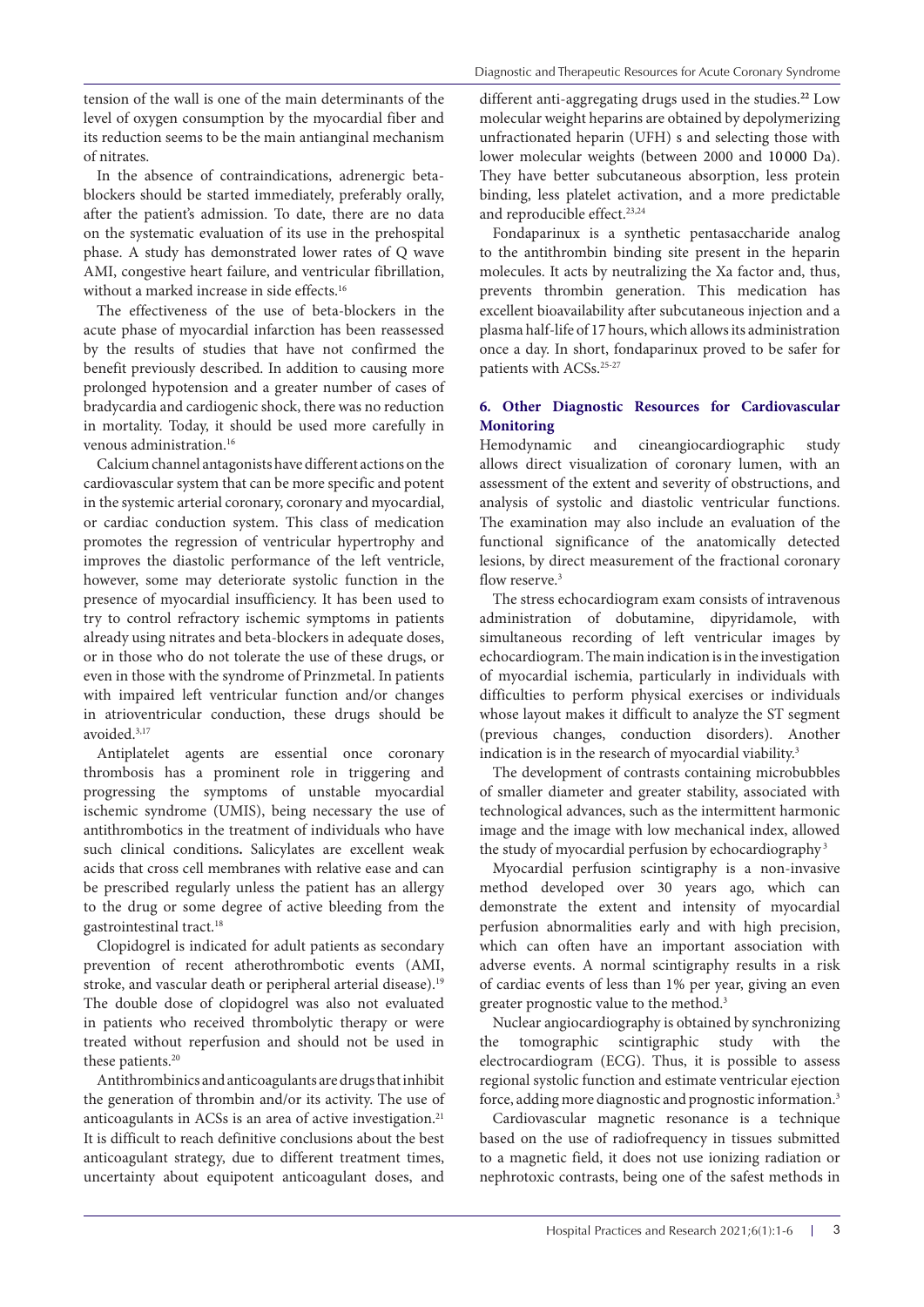cardiovascular diagnosis.30

# **7. Risk Stratification for a Better Approach to Acute Coronary Syndromes**

Risk stratification must be conducted by establishing a continuous process that includes initial clinical evaluation, availability of subsidiary exams, and complementary methods described in this review article.27 It is worth noting that the benefit observed with the "interventionist" strategy tends to be greater in the long-term follow-up when compared to the initial phase, in which, paradoxically, the risk with the use of this strategy may be greater.<sup>28</sup>

The prognosis of the ACS is very variable and the risk stratification is intended to estimate the risk of AMI and death from cardiovascular causes. Furthermore, it implies better targeting therapies for patients at higher risk for adverse cardiovascular events and also defines the best treatment strategy to avoid unnecessary interventions and adverse effects that harm low-risk patients.<sup>31</sup>

Prognostic information is obtained through careful clinical evaluation and the evolution of patients during the first days and the patient's response to anti-ischemic and antithrombotic treatment when they are admitted to the hospital. There are several risk stratification scores that can predict death or AMI in ACS. Among the most used nowadays, the GRACE and TIMI scores stand out for being feasible and accessible.<sup>32</sup>

Patients with an ACS without low-risk ST-segment elevation do not benefit from PCI, unless myocardial ischemia is found in non-invasive functional tests.<sup>33</sup> Exercise testing (ET) is the method of choice in the evaluation of patients with low-risk AI in most cases. Imaging methods (stress echocardiography and myocardial scintigraphy) have a diagnostic performance similar or superior to TE, but with a higher cost.<sup>33</sup>

In this group, the results are similar, both in the initial conservative approach and in the invasive therapeutic strategy. The advantage of the initial conservative strategy is that several patients stabilize themselves with clinical treatment, avoiding costs and possibly unnecessary invasive procedures.34

A patient with an ACS without low-risk ST-segment elevation with an intermediate risk of a new event may be subjected to non-invasive risk stratification or invasive risk stratification. The non-invasive stress test is recommended for this patient as long as it is free of ischemia at rest or with minimal effort for at least 12 hours.<sup>35</sup>

The invasive strategy in high-risk patients reduces the rates of AMI, severe angina, and long-term rehospitalization. Such patients should go directly to angiography without a non-invasive test.<sup>36</sup>

The invasive strategy is indicated for patients with highrisk criteria, with coronary angiography performed within 72 hours (preferably up to 24 hours if there are multiple risk factors) and subsequent revascularization, if necessary. High-risk ischemic patients with refractory angina, associated with heart failure, arrhythmias, or hemodynamic

instability should be considered for emergency coronary angiography ( $<$ 2 hours).<sup>37</sup>

## **8. Surgical Resource of Myocardial Revascularization**

Also known as bypass surgery, myocardial revascularization surgery is a procedure whereby the surgeon uses a segment of artery or vein to divert blood from the aorta to the coronary arteries. Most of these procedures are performed with cardiopulmonary bypass, that is, with the aid of equipment, which replaces the functions of the heart and lung during surgery. In some cases, it is performed with the patient's heart beating and the lung functioning normally.<sup>3</sup> It presents a greater possibility of obtaining complete revascularization when compared to angioplasty. Its benefit deserves to be highlighted especially in those groups of patients with diabetes mellitus or with changes in ventricular function.3

## **9. Conclusion**

Risk stratification and early diagnosis of these myocardial ischemic syndromes are essential conducts that must be taken without delay in the first 12 hours after hospital admission to avoid early mortality in the general population. Most deaths from AMI occur within the first hours of the event, and approximately 80% of cases occur within 24 hours of the event. Thus, it is essential that the entire propaedeutic, diagnostic and therapeutic structure necessary for individuals with these clinical conditions be available so that they are treated in an appropriate and timely manner.

Despite the incorporation of nuclear cardiology resources, modern and sophisticated equipment, new radiopharmaceuticals, and more advanced computer programs to support the care of coronary care units, a large part of these resources can only be found in large Brazilian cities, given the socio-economic and technological deficiency of the country's health system, which is unable to structure and organize the demand for this flow of patient care satisfactorily.

In our environment, the greatest difficulties faced by our hospitals and coronary urgency and emergency units is the unavailability of many of these indispensable diagnostic and therapeutic resources (equipment, devices, instruments, materials, specific medications, and qualified and trained labor), which often harms the correct risk stratification for the proper approach of patients with the suspected ACS, making the implementations of the protocols unfeasible.

This problem is a major challenge for Brazil, a country with continental dimensions that suffers from serious structural and operational bottlenecks. Despite the relevant cost-benefit aspect of the implemented protocols, the large-scale use of invasive and non-invasive methods described in this review article is restricted. It is observed that many of these resources presented are not yet available in many Brazilian regions, despite the great repressed demand for such procedures, which has aggravated the current situation and prevented comprehensive and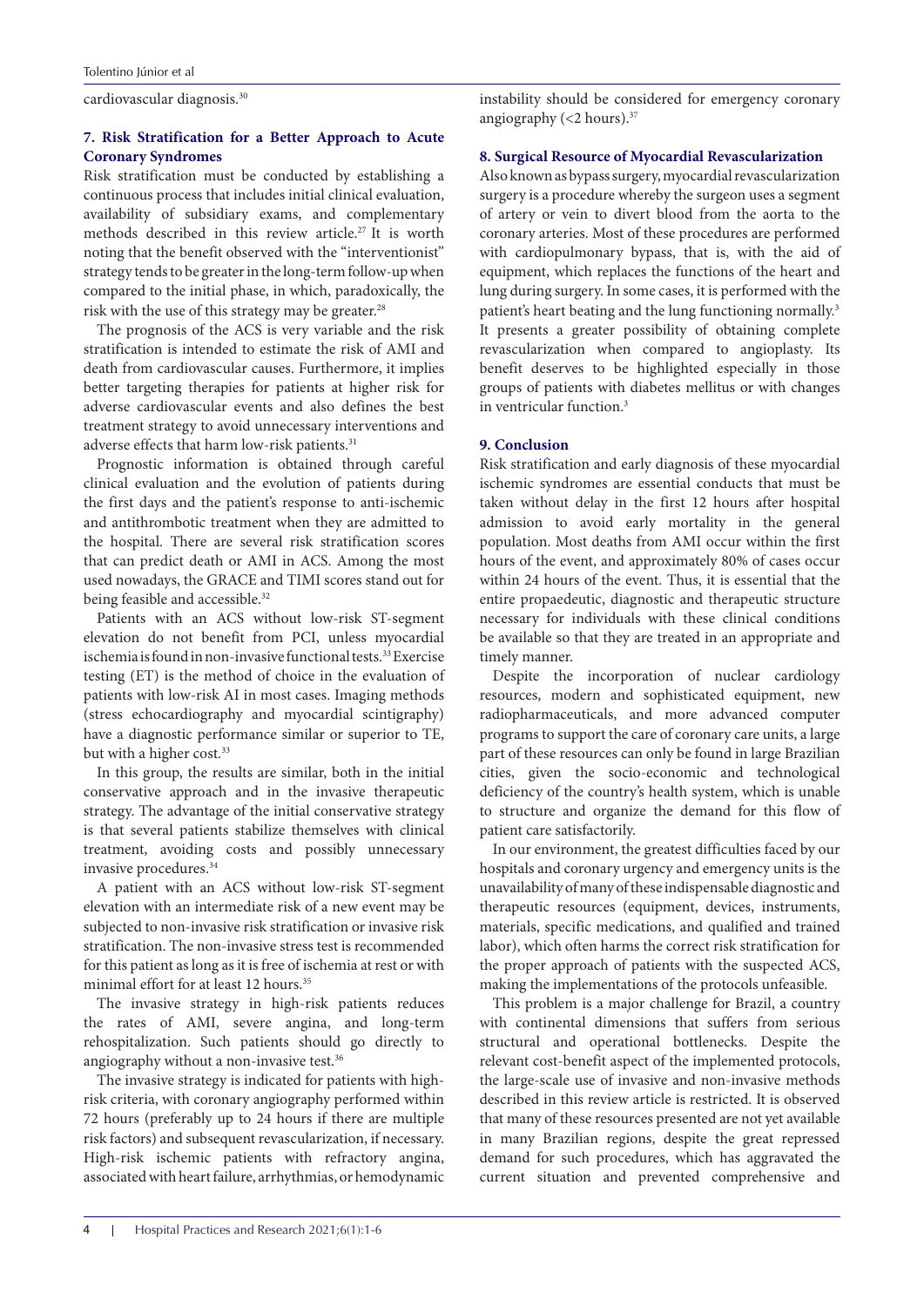# Review Highlights

#### **What Is Already Known?**

ACS represents the main cause of death in the world, being among the pathologies with the greatest clinical and financial impact. Most cases of AMI are caused by the occlusion of a main coronary branch, being motivated by smoking, arterial hypertension, dyslipidemia, diabetes mellitus, in addition to a family history of early CAD (men <55 years old and women <65 years old).

## **What Does This Study Add?**

This review article synthesizes the knowledge that ACS requires a critical medical approach with hospital diagnostic and therapeutic resources for assertive risk stratification and the respective selection of patients who are candidates for revascularization. The first step is the chest pain protocol with ECG, and for some patients, there are several methods proposed for stratification.

resolutive care for patients with acute coronary disease by the government, and because of a budgetary, technical, political, and geographical deficit. On the other hand, although in some places where such equipment and services are available, unfortunately, these cannot yet be considered routine procedures due to the inefficiency of the health system itself.

#### **Authors' Contributions**

DSTJ contributed to the drafting, literature review, article writing. Meanwhile, EMS and RCO contributed to the article writing and critical review. The authors read and approved the final version of the manuscript.

#### **Conflict of Interest Disclosures**

The authors declare that there is no conflict of interests.

## **Ethical Approval**

Not applicable.

#### **References**

- 1. Silva FM, Pesaro AE, Franken M, Wajngarten M. Acute management of unstable angina and non-ST segment elevation myocardial infarction. Einstein (Sao Paulo). 2015;13(3):454- 461. doi:[10.1590/s1679-45082015rw3172.](https://doi.org/10.1590/s1679-45082015rw3172)
- 2. Lippi G, Favaloro EJ. Myocardial infarction, unstable angina, and white thrombi: time to move forward? Semin Thromb Hemost. 2019;45(1):115-116. doi[:10.1055/s-0038-1657781.](https://doi.org/10.1055/s-0038-1657781)
- 3. Feitosa-Filho GS, Baracioli LM, Barbosa CJ, et al. SBC guidelines on unstable angina and non-ST-elevation myocardial infarction: executive summary. Arq Bras Cardiol. 2015;105(3):214-227. doi[:10.5935/abc.20150118.](https://doi.org/10.5935/abc.20150118)
- 4. Eggers KM, Jernberg T, Lindahl B. Unstable angina in the era of cardiac troponin assays with improved sensitivity-a clinical dilemma. Am J Med. 2017;130(12):1423-1430.e1425. doi[:10.1016/j.amjmed.2017.05.037](https://doi.org/10.1016/j.amjmed.2017.05.037).
- 5. Lei L, Bin Z. Risk factor differences in acute myocardial infarction between young and older people: a systematic

review and meta-analysis. Int J Cardiovasc Sci. 2019;32(2):163- 176. doi[:10.5935/2359-4802.20190004](https://doi.org/10.5935/2359-4802.20190004).

- 6. Sandoval Y, Jaffe AS. Using high-sensitivity cardiac troponin T for acute cardiac care. Am J Med. 2017;130(12):1358-1365. e1. doi[:10.1016/j.amjmed.2017.07.033.](https://doi.org/10.1016/j.amjmed.2017.07.033)
- 7. Heusch G. Myocardial ischemia: lack of coronary blood flow, myocardial oxygen supply-demand imbalance, or what? Am J Physiol Heart Circ Physiol. 2019;316(6):H1439-H1446. doi[:10.1152/ajpheart.00139.2019.](https://doi.org/10.1152/ajpheart.00139.2019)
- 8. Azab AE, Elsayed ASI. Acute myocardial infarction risk factors and correlation of its markers with serum lipids. J Appl Biotechnol Bioeng. 2017;3(4):385-391. doi:[10.15406/](https://doi.org/10.15406/jabb.2017.03.00075) [jabb.2017.03.00075.](https://doi.org/10.15406/jabb.2017.03.00075)
- 9. Taban Sadeghi M, Mahmoudian B, Ghaffari S, et al. Value of early rest myocardial perfusion imaging with SPECT in patients with chest pain and non-diagnostic ECG in emergency department. Int J Cardiovasc Imaging. 2019;35(5):965-971. doi[:10.1007/s10554-018-01518-0.](https://doi.org/10.1007/s10554-018-01518-0)
- 10. Truong QA, Schulman-Marcus J, Zakroysky P, et al. Coronary CT angiography versus standard emergency department evaluation for acute chest pain and diabetic patients: is there benefit with early coronary CT angiography? results of the randomized comparative effectiveness ROMICAT II Trial. J Am Heart Assoc. 2016;5(3):e003137. doi[:10.1161/jaha.115.003137](https://doi.org/10.1161/jaha.115.003137).
- 11. Franklin BA, Thompson PD, Al-Zaiti SS, et al. Exercise-related acute cardiovascular events and potential deleterious adaptations following long-term exercise training: placing the risks into perspective-an update: a scientific statement from the American Heart Association. Circulation. 2020;141(13):e705-e736. doi[:10.1161/cir.0000000000000749](https://doi.org/10.1161/cir.0000000000000749).
- 12. Smith JN, Negrelli JM, Manek MB, Hawes EM, Viera AJ. Diagnosis and management of acute coronary syndrome: an evidence-based update. J Am Board Fam Med. 2015;28(2):283- 293. doi[:10.3122/jabfm.2015.02.140189.](https://doi.org/10.3122/jabfm.2015.02.140189)
- 13. Asrress KN, Williams R, Lockie T, et al. Physiology of angina and its alleviation with nitroglycerin: insights from invasive catheter laboratory measurements during exercise. Circulation. 2017;136(1):24-34. doi:[10.1161/circulationaha.116.025856.](https://doi.org/10.1161/circulationaha.116.025856)
- 14. den Uil CA, Brugts JJ. Impact of intravenous nitroglycerin in the management of acute decompensated heart failure. Curr Heart Fail Rep. 2015;12(1):87-93. doi[:10.1007/s11897-014-0230-8](https://doi.org/10.1007/s11897-014-0230-8).
- 15. Bavry AA, Gong Y, Handberg EM, Cooper-DeHoff RM, Pepine CJ. Impact of aspirin according to type of stable coronary artery disease: insights from a large international cohort. Am J Med. 2015;128(2):137-143. doi:[10.1016/j.amjmed.2014.09.028.](https://doi.org/10.1016/j.amjmed.2014.09.028)
- 16. Sueta D, Tabata N, Hokimoto S. Clinical roles of calcium channel blockers in ischemic heart diseases. Hypertens Res. 2017;40(5):423-428. doi[:10.1038/hr.2016.183](https://doi.org/10.1038/hr.2016.183).
- 17. Palmerini T, Benedetto U, Bacchi-Reggiani L, et al. Mortality in patients treated with extended duration dual antiplatelet therapy after drug-eluting stent implantation: a pairwise and Bayesian network meta-analysis of randomised trials. Lancet. 2015;385(9985):2371-2382. doi:[10.1016/s0140-](https://doi.org/10.1016/s0140-6736(15)60263-x) [6736\(15\)60263-x](https://doi.org/10.1016/s0140-6736(15)60263-x).
- 18. Lin TT, Lai HY, Chan KA, Yang YY, Lai CL, Lai MS. Single and dual antiplatelet therapy in elderly patients of medically managed myocardial infarction. BMC Geriatr. 2018;18(1):86. doi[:10.1186/s12877-018-0777-4](https://doi.org/10.1186/s12877-018-0777-4).
- 19. de Andrade PB, Borges LS. Antiplatelet agents in acute coronary syndromes. Int J Cardiovasc Sci. 2017;30(5):442-451. doi[:10.5935/2359-4802.20170058.](https://doi.org/10.5935/2359-4802.20170058)
- 20. Han Y, Guo J, Zheng Y, et al. Bivalirudin vs heparin with or without tirofiban during primary percutaneous coronary intervention in acute myocardial infarction: the BRIGHT